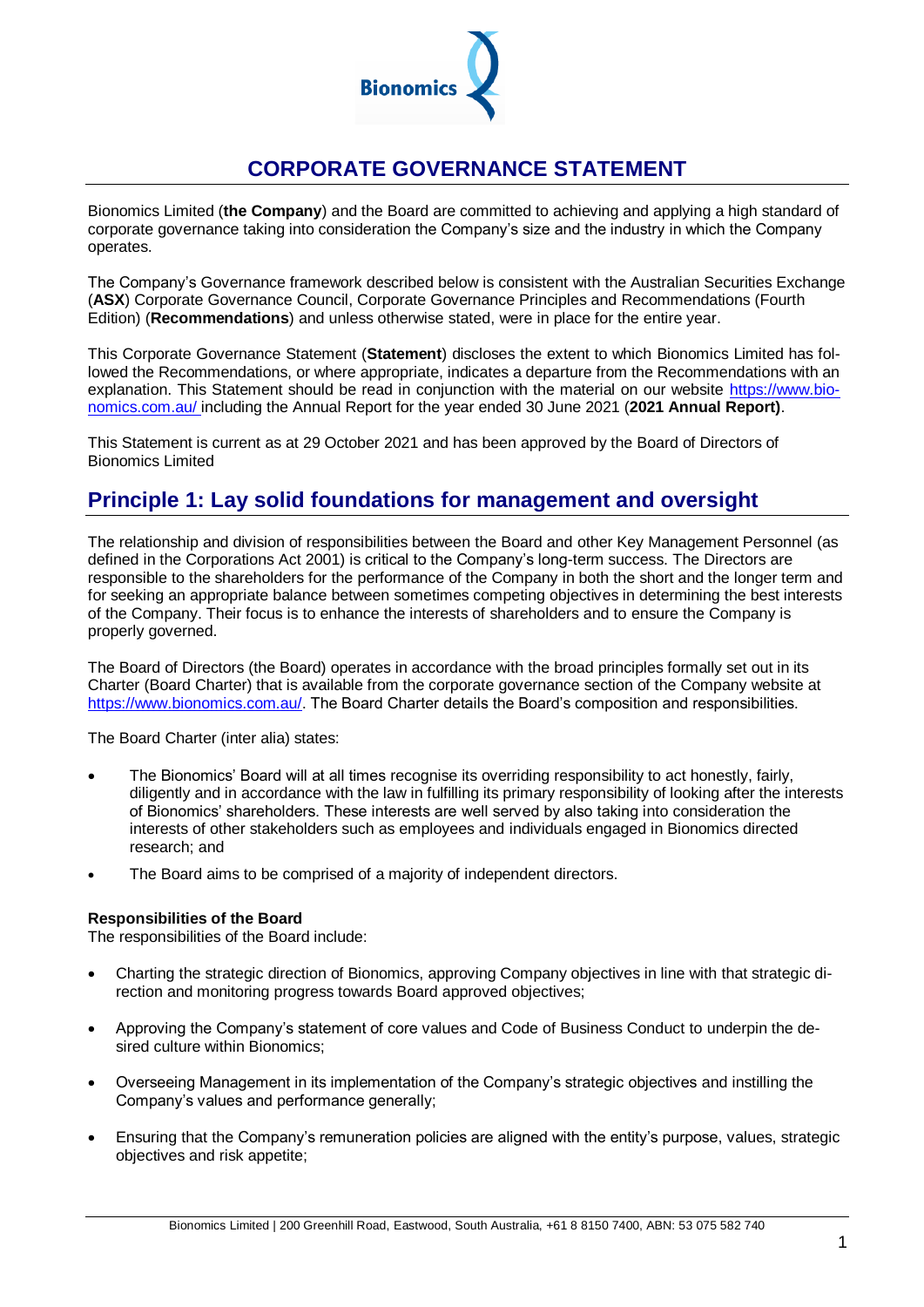

- Monitoring compliance with regulatory requirements and ethical standards; and
- Appointing, and reviewing the performance and remuneration of the Chief Executive Officer or Executive Chairman (as applicable).

#### **Role of the Chairman, Chief Executive Officer and Managing Director**

Since 12 November 2018, the Executive Chairman has assumed the role of Chief Executive Officer and Managing Director. For the avoidance of doubt, all further references to the Chief Executive Officer and Managing Director in this and all other Bionomics corporate and policy documents shall be read as a reference to the Executive Chairman.

The Chairman is responsible for leading the Board, ensuring Directors are properly briefed in all matters relevant to their role and responsibilities, facilitating Board discussions and managing the Board's relationship with the Company's Key Management Personnel.

Day to day management of the Company's affairs, including the implementation of its approved strategy and policy initiatives, is delegated by the Board to the Executive Chairman and other Key Management Personnel, except for matters expressly required by law to be approved by the Board. This delegation process has been formalised by the documentation of responsibilities between the Chairman and the Chief Executive Officer and Managing Director (and in the Chief Executive Officer and Managing Director's stead, the Executive Chairman for the duration of the Executive Chairman's appointment) and incorporated into the Board's Charter.

The following corporate governance framework has been implemented to ensure the highest level of corporate governance is achieved:

- Establishment of an internal control framework focusing on key business risks;
- Adoption of a Code of Business Conduct Policy which applies to Directors, senior executives, employees and agents acting on our behalf, including our Executive Chair, Chief Financial Officer, or persons performing similar functions;
- Implementation of strict policies regarding related party transactions and the acquisition and disposal of the Company's securities by directors, senior executives, employees of, and contractors/consultants to, the Company and its subsidiaries; and
- Adoption of clear reporting and communication policies and procedures.

#### **Appointment of Directors**

The Company has guidelines for the appointment and selection of new directors to the Board which require the Board to undertake appropriate checks before appointing a person or putting forward to security holders a candidate for election as a director.

Where the Board appoints a suitable candidate, that person must stand for election at the next Annual General Meeting (AGM) of the Company. The Company provides shareholders with all material information relevant to a decision on whether or not to elect or re-elect a Director in a Notice of Meeting pursuant to which the resolution to elect or re-elect a director will be voted on.

Notices of meeting for the election of Directors comply with the Recommendations.

# **Appointment Terms**

Each director or senior executive is party to a written agreement with the Company which sets out the terms of that Director's or senior executive's appointment. Details of executive contracts in place are detailed in the Remuneration Report in the 2021 Annual Report.

#### **Independent Professional Advice**

Directors may seek independent professional advice, at the expense of the Company, on any matter connected with the discharge of their responsibilities. Prior written approval of the Executive Chairman is required, but this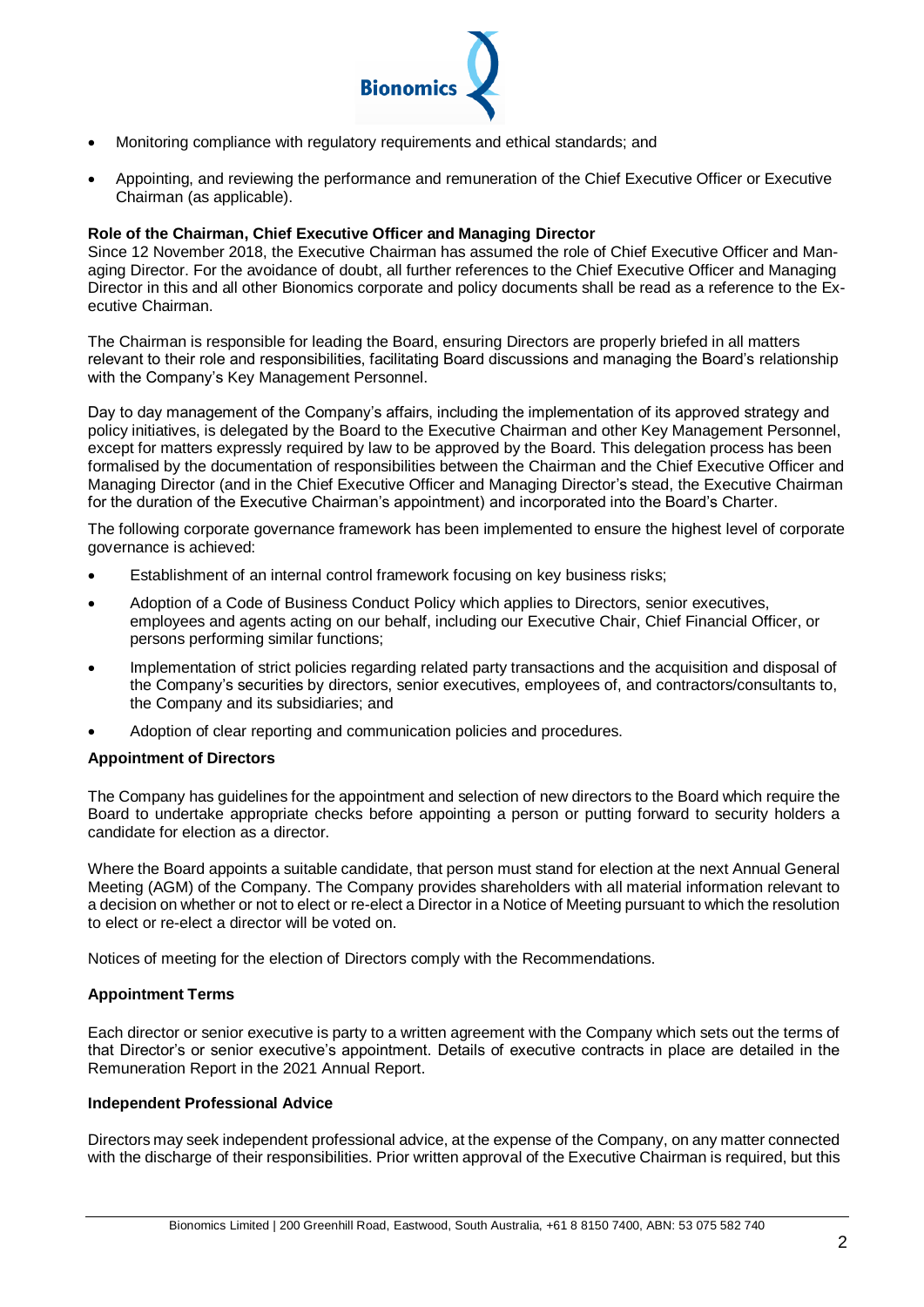

will not be unreasonably withheld. Copies of this advice will be made available to, and for the benefit of, all Board members at the discretion of the Executive Chairman.

### **Term of Office**

The Company's Constitution specifies that all non-executive directors must retire from office no later than the third AGM following their last election, however they may offer themselves for re-election. This year Mr David Wilson retires by rotation at the November 2021 AGM and will be offering himself up for re-election.

#### **Company Secretary**

The Board is supported by the Company Secretary, whose role includes supporting the Board on governance matters, assisting the Board with meetings and directors' duties, and acting as an interface between the Board and senior executives across the Company. The Board, senior executives and individual Directors have access to the Company Secretary.

Under the Company's governance framework, the Company Secretary is accountable to the Board, through the Chairman, on all matters regarding the proper functioning of the Board. The Board is responsible for the appointment of the Company Secretary.

Details regarding our Company Secretary, including experience and qualifications, is set out in the Directors' Report in our 2021 Annual Report.

### **Diversity**

Bionomics has implemented a diversity policy which can be found in the Corporate Governance Section of the Company's website. While the key focus of the Diversity Policy and the Recommendations is on promoting the role of women within organisations, the Company recognises that other forms of diversity are also important and seeks to promote and facilitate a range of diversity initiatives throughout the Company beyond gender diversity including setting measurable objectives as necessary.

The Board will ensure that appropriate procedures and measures are introduced and delegated to the Audit & Risk Management Committee to ensure that the Company's diversity commitments are implemented appropriately.

With an extremely limited pool of appropriate candidates for many roles throughout the organisation, the Company considers that it would be detrimental to shareholder interest to recruit on any basis other than merit, as such no measurable objectives have been established at this time.

Recommendation 1.5 of the Recommendations requires ASX listed entities to disclose the proportion of women in the whole organisation, in senior executive positions and on the Board at the end of year.

|                     | Total <sup>1</sup> | Senior<br>Exercise <sup>2</sup> | <b>Board</b> |  |
|---------------------|--------------------|---------------------------------|--------------|--|
| All Staff           |                    | 4                               |              |  |
| <b>Female Staff</b> | 9                  |                                 |              |  |
| % of total          | 47%                | 25%                             | 14.%         |  |

1 All employees (full-time, part-time and casual) and significant independent contractors, inclusive of Senior Executives, and excluding non-executive directors.

2 Senior Executive is defined as those executive Key Management Personnel as specified in the Company's Remuneration Report, excluding non-executive directors.

#### **Performance Assessment – Directors and Executives**

The Board undertakes an annual self-assessment comparing its performance with the requirements of the Board Charter. In this process, the Executive Chairman and/or the Chair of the Nomination & Remuneration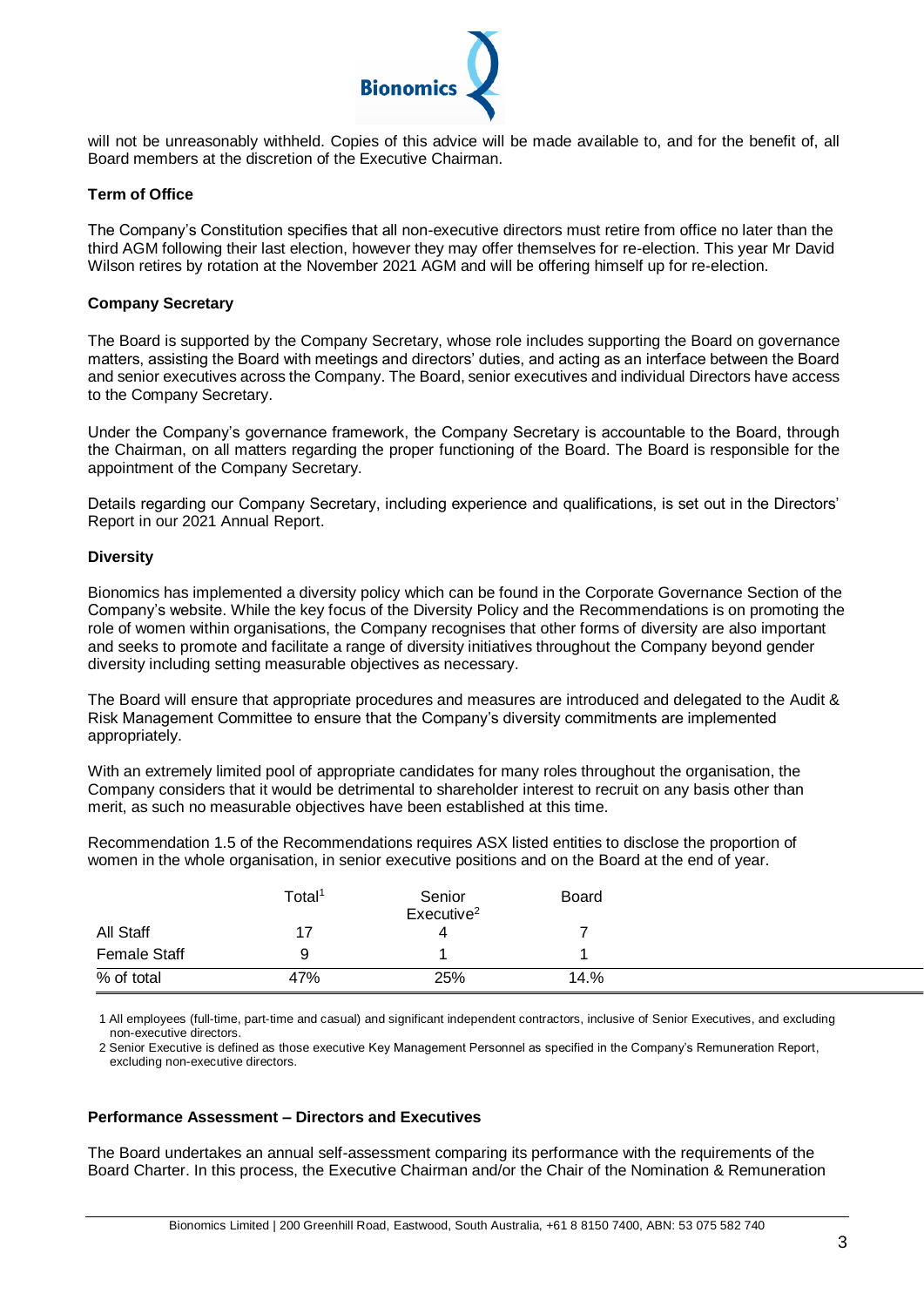

Committee meets directors individually to assess how the Board, Board Committees and individual directors have performed and how performance may be improved.

During this reporting period the Board committed to formally evaluating its performance, the performance of its committees, as well as the governance processes supporting the Board. The review process involved the completion of a questionnaire/survey by each director, facilitated by the Company Secretary with feedback on the performance of the Board and its Committees provided to the Chair of the Nomination & Remuneration Committee. An analysis of the data collected indicated that the Board and its Committees are functioning effectively against the majority of its criteria.

### **Senior Executive Performance Assessment**

Senior Executives are appointed by the Board and their Key Performance Indicators (**KPI**'s) contain specific financial and non-financial objectives.

These KPI's are reviewed annually by the Board. The performance of each Senior Executive against these objectives is evaluated annually by the Nomination & Remuneration Committee in conjunction with the Executive Chairman, and in regard to the performance of the Executive Chairman, by the Board with the Executive Chairman not in attendance, and recommendations made to the Board, by measuring performance against agreed goals and objectives (Key Performance Indicator's) for the Financial Year. Further information on the link between remuneration and performance is available in the Remuneration Report in the 2021 Annual Report.

During this reporting period the Board committed to formally evaluating the performance of the Executive Chairman. The review process involved the invitation to each other director and senior executive to complete a questionnaire/survey, with Errol De Souza completing a self-assessment. The review was facilitated by the Company Secretary with feedback on the performance of the Executive Chairman, with a comparison against the self-assessment, provided to the Chair of the Nomination & Remuneration Committee. An analysis of the data collected indicated that the Executive Chairman was functioning effectively against the majority of his responsibilities and objectives.

# **Principle 2: Structure the Board to add value**

# **The Nomination & Remuneration Committee**

The Board has established a committee to assist in the execution of its duties and to allow consideration of remuneration issues, which operates as a combined "remuneration" and "nomination" committee. This committee is the Nomination & Remuneration Committee, which is comprised entirely of non-executive, independent directors.

The Nomination & Remuneration Committee is to consist of not less than three independent non-executive directors.

During the Period, the following independent Directors were members of the Nomination & Remuneration Committee:

- Mr David Wilson (Chair)
- Mr Alan Fisher
- Dr Jane Ryan

The Nomination & Remuneration Committee, in accordance with its Charter, makes recommendations to the Board on remuneration and incentive policies and practices generally and makes specific recommendations on remuneration packages and other terms of employment for executive directors and non-executive directors.

The Board seeks to ensure that it is cognisant of the state of development of Bionomics as a company:

 At any point in time, its membership as a group has expertise in areas of current and future importance to the Company as it grows; and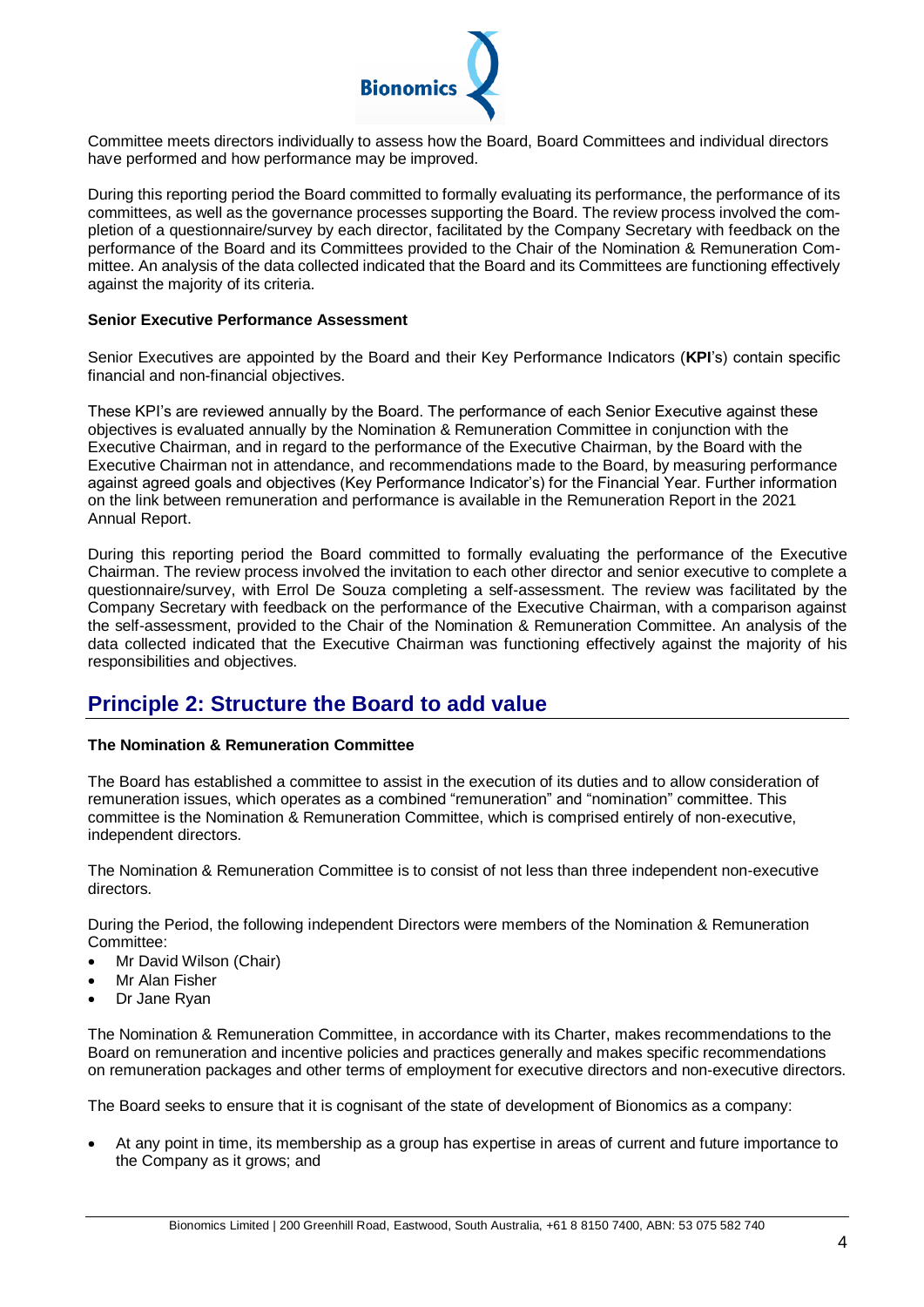

The size of the Board is conducive to effective discussion and efficient decision-making.

All Key Management Personnel are provided with a letter of appointment setting out the Company's expectations, their responsibilities, rights and the terms and conditions of their appointment.

#### **Commitment**

Regular Board meetings and reviews of strategy are held throughout the year to monitor performance against both the Board approved objectives and the Board's broad strategic plan.

The number of scheduled meetings of the Board and of each Board committee held during the year ended 30 June 2021 and the number of meetings attended by each director is disclosed in the Directors' Report under the heading 'Meetings of Directors'. In addition, the Board met a number of times outside of the scheduled meetings.

It is the Company's practice to allow its Executive Chairman to accept appointments outside the Company with prior written approval of the Board.

### **Conflict of Interests**

All Board members are required as a continuing obligation to immediately notify the Board in writing of any actual or potential conflicts of interest or any circumstance that may affect a Board member's level of independence.

A copy of the Company's Nomination & Remuneration Committee Charter is available on the Company's website.

The qualifications of the directors and number of Nomination & Remuneration Committee meetings held and attended by directors is provided in the Company's annual report.

### **Board Skills Matrix**

A skills matrix setting out the mix of skills, diversity and experience that the Board has in its membership was considered by the Board in the prior reporting period as set out below:

| <b>Skills &amp; Experience</b>                                                          | Number of<br><b>Directors</b> |  |  |
|-----------------------------------------------------------------------------------------|-------------------------------|--|--|
| <b>Strategic</b>                                                                        |                               |  |  |
| Skills in developing and implementing successful business strategy including overseeing |                               |  |  |
| risk management.                                                                        |                               |  |  |
| <b>Financial</b>                                                                        |                               |  |  |
| Experience in financial reporting, corporate finance/fundraising, investment banking,   |                               |  |  |
| accounting, auditing, mergers and acquisitions.                                         |                               |  |  |
| Governance                                                                              |                               |  |  |
| Knowledge of laws impacting Bionomics, good governance principles, public/listed        | 5                             |  |  |
| Company experience.                                                                     |                               |  |  |
| <b>Human Resources</b>                                                                  |                               |  |  |
| Knowledge of human resource management and development, change management,              | 4                             |  |  |
| recruitment, remuneration practices.                                                    |                               |  |  |
| <b>Industry Technical</b>                                                               |                               |  |  |
| Executive or professional experience in pharmaceutical/biotechnology organisations,     | 3                             |  |  |
| product development, clinical development, regulatory approvals, commercialisation.     |                               |  |  |

# **Board Composition and Independence**

The Board has adopted specific principles in relation to directors' independence. These state that to be deemed independent, a director must be independent of management and free of any business or other relationship that could materially interfere with – or could reasonably be perceived to materially interfere with – the exercise of their unfettered and independent judgement.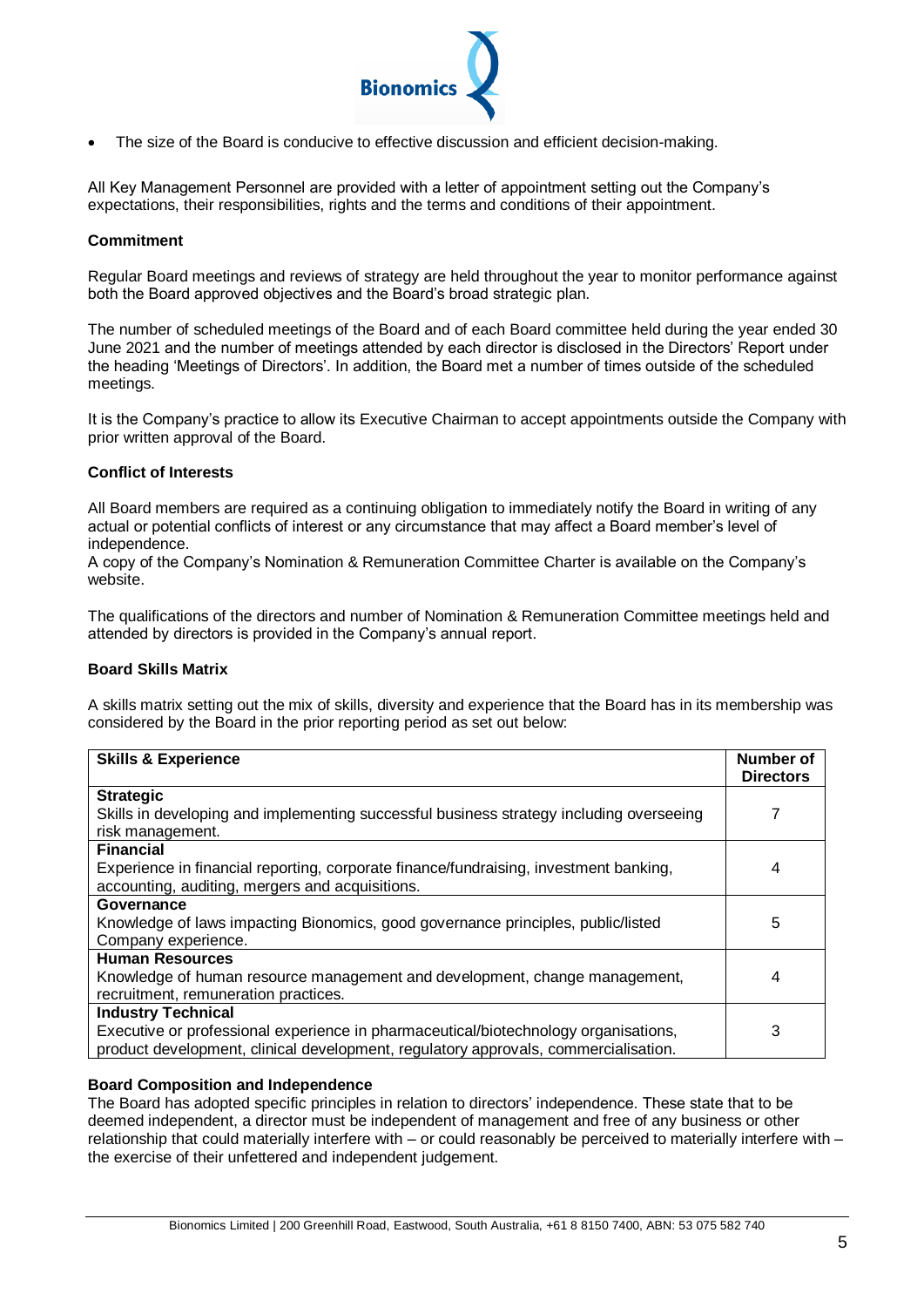

Issues relating to an assessment of the independence of a director will be determined by reference to the guidance provided by the Recommendations. The Board shall determine the thresholds of materiality from the perspective of both the Company and its directors in determining whether a director maintains his or her independence of mind.

The following Board members are considered to be independent directors:

- Mr David Wilson, Non-Executive Director (appointed June 2016)
- Mr Alan Fisher, Non-Executive Director (appointed September 2016)
- Dr Jane Ryan, Non-Executive Director (appointed October 2020)

Mr Weaver, Dr Rao, Mr Davies and Mr Kaye are not considered independent directors, being nominee directors of substantial shareholders.

Dr De Souza is not considered an independent director since assuming the role of Executive Chairman in November 2018.

Where the Chair of the Board is not an Independent Director, the Board of Directors designates an Independent Non-Executive Director to serve in a lead capacity to coordinate the activities of the other Non-Executive Directors or Independent Directors and to perform such other duties and responsibilities as the Board of Directors may determine. The specific responsibilities of the Lead Independent Director when acting as such shall be as follows:

- Confer with the Executive Chairman on any issues raised by Non-Executive Directors or Independent Directors on the discharge of the Board's responsibilities;
- Serve as a liaison for consultation and communication with shareholders and corporate governance advisors on matters where it is not appropriate for the Executive Chairman or other Executive Directors to deal with the issue due to lack of independence;
- Recommend to the Executive Chairman on the retention of advisers and consultants who report directly to the Board of Directors as appropriate;
- Calling meetings of the Non-Executive Directors and/or Independent Directors;
- Serve as principal liaison between the Non-Executive Directors and the Executive Chairman on sensitive issues;
- Serve as Chair of the Board when the Executive Chairman is not present or when the Executive Chairman is unable to act in that capacity as a result of his lack of independence;
- Serve as Chair at meetings of Non-Executive Directors and Independent Directors as desired from time to time on matters of interest to the Non-Executive Directors and Independent Directors without the presence of the Executive Chairman or of senior management.

Mr Fisher was appointed Lead Independent Director when Dr De Souza took up the role of Executive Chairman, to provide leadership to the independent directors, liaise with management on behalf of the independent directors and advise the board on matters where the Executive Chairman may be in a position of actual or perceived conflict of interest.

The Company Secretary will provide such assistance as may be required by the Lead Independent Director in order to convene any meeting of Non-Executive Directors or Independent Directors and to attend and take minutes of such proceedings.

To assist all directors to bring an independent judgement to bear in decision making, it has been agreed by the Board that Directors of Bionomics may seek independent professional advice, at the expense of Bionomics Limited, on any matter connected with the discharge of their responsibilities. Prior written approval of the Chairman is required, but this will not be unreasonably withheld. Copies of this advice will be made available to, and for the benefit of, all Board members at the discretion of the Chairman.

The length of service of each director is provided in the Company's annual report.

# **Board Induction**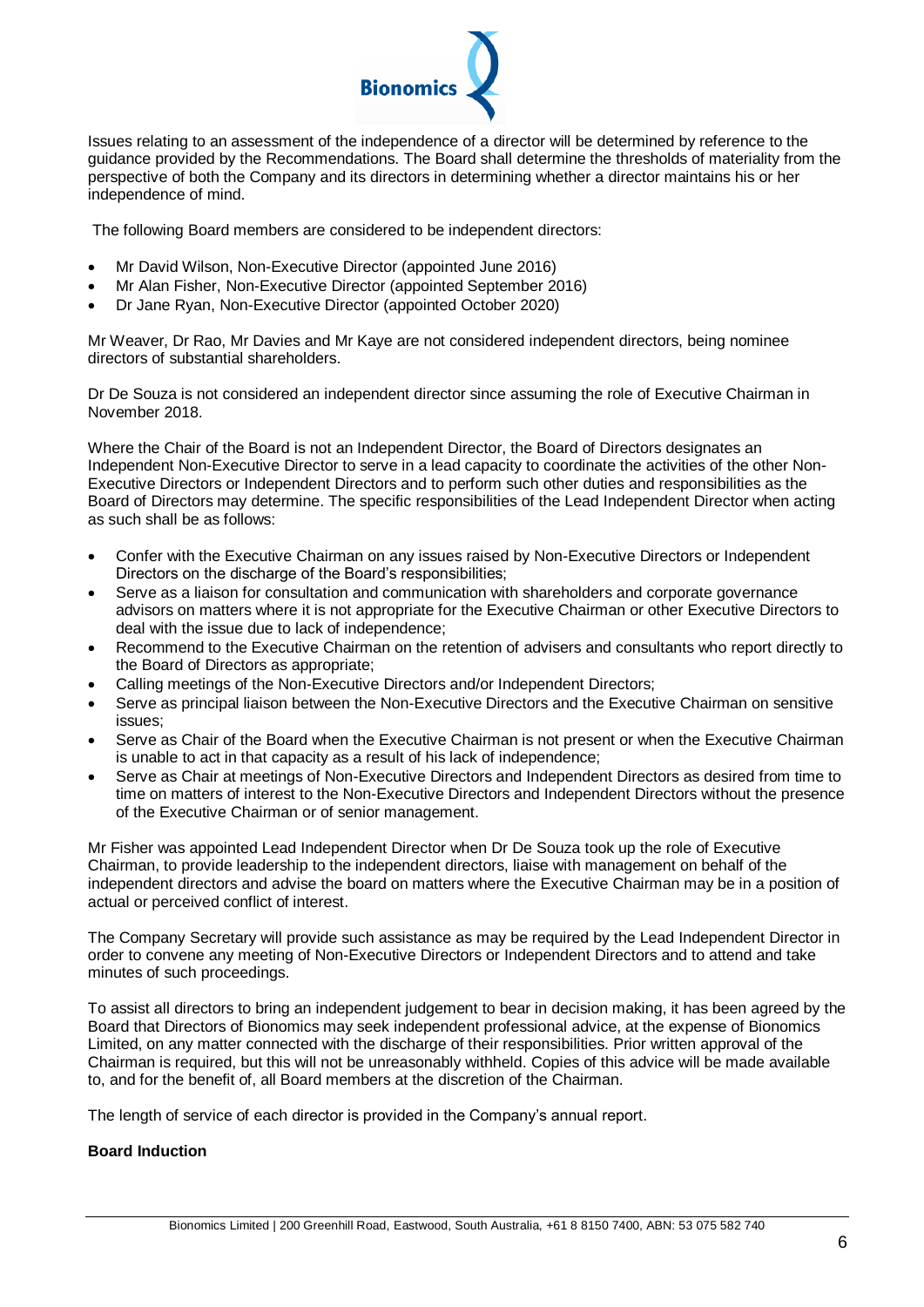

New directors are provided with an "induction kit" comprising information on the Company's operations, financial history, Company policies and regulatory framework. Directors have access to staff for background briefings and to better understand complex issues. Directors may undertake external programs to develop and maintain the skills and knowledge needed to perform their role as directors if desired.

# **Principle 3: Promote ethical and responsible decision making**

# **Values**

Bionomics' Vision is;

*To improve the lives of people living with serious Central Nervous System disorders*

Bionomics seeks to achieve its Vision through its Mission to;

 *Develop innovative therapies through robust science that help people with debilitating disorders of the Central Nervous System, to live better lives.*

In 2020, following the Recommendations, Bionomics adopted the following Core Values for all directors, employees, contractors and consultants to link the Company's Vision and Mission. They are;

- Driven by science
- Guided by experts
- Inspired by patients
- Working collaboratively
- Providing value for stakeholders

### **Code of Conduct**

In its Board Charter, the Board has recognised its overriding responsibility to act honestly, fairly, diligently and in accordance with the law in fulfilling its primary responsibility of looking after the interests of Bionomics' shareholders. The Board believes that the interests of shareholders are best served by also taking into account the interests of other stakeholders such as Bionomics' employees and individuals engaged in Bionomics' directed research.

The Board will work to promote and maintain an environment within Bionomics that establishes these principles as basic guidelines for all employees.

Bionomics has a Code of Business Conduct Policy (the Code) which is available on the Company's website. It directly speaks to the type of culture that Bionomics seeks to instil within the organisation. The Code requires the Board or the Audit & Risk Management Committee to be informed of any material breaches of the Code, particularly where they are indicative of issues with the culture of the Company. A number of policies that relate to business conduct are in place including harassment prevention and securities trading, with training provided to all employees as new policies are implemented.

# **Whistleblower Policy**

The Board has adopted a Whistleblower Policy to encourage people to speak up about any unlawful, unethical or irresponsible behaviour within the Company. The Board or the Audit & Risk Management Committee is informed of material incidents reported under the Whistleblower Policy, particularly where they are indicative of issues with the culture of the Company.

The Whistleblower Policy is available on the Company Website.

# **Anti-bribery and Corruption Policy**

In February 2021, the Board adopted an Anti-bribery and Corruption Policy. The Company expects the highest ethical standards and conduct in all its dealings and reporting any possible instances of bribery and corruption is included in the Code of Business Conduct Policy.

The Anti-bribery and Corruption Policy is available on the Company Website.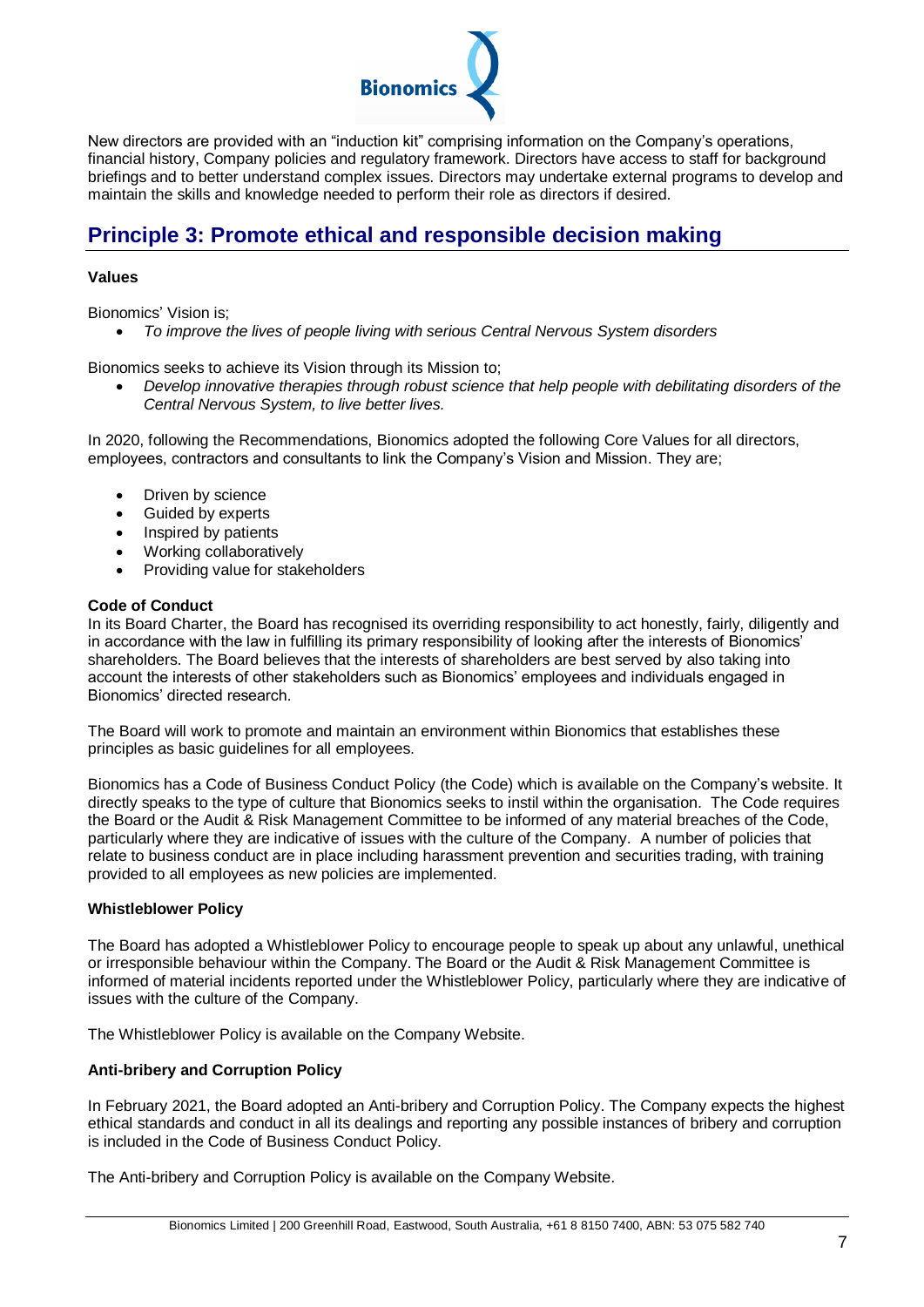

# **Principle 4: Safeguard integrity in financial reporting**

The Board has established a committee to assist in the execution of its duties and to allow detailed consideration of complex issues. This committee is the Audit & Risk Management Committee, which is comprised entirely of non-executive directors.

All matters determined by the committee are submitted to the full Board as recommendations for final Board decision. Minutes of committee meetings are tabled at the subsequent Board meeting.

# **Audit & Risk Management Committee**

As at the close of the reporting period, the Audit & Risk Management Committee (operating as a combined "audit" and "risk" committee) comprised three members which was considered by the Board to be appropriate given the size and composition of the Board and the particular skills, qualification and experience of the three directors comprising the Committee. The Recommendations in relation to the operation and composition of an audit committee were followed for the entire reporting period.

The Audit & Risk Management Committee consists of the following Non-Executive, independent Directors:

- Mr Alan Fisher (Chair)
- Mr David Wilson
- Dr Jane Ryan

Details of the directors' qualifications and all attendance at Audit & Risk Management Committee meetings are set out in the Directors' Report.

The Audit & Risk Management Committee has its own Charter setting out its role and responsibilities, composition, structure, membership requirements and the manner in which the Committee is to operate. This Charter is available on the Company website.

The main responsibilities of the Committee are to:

- Review, assess and recommend the annual and half-year financial statements to the Board; and
- Assist the Board in fulfilling its oversight responsibilities through reviewing:
	- $-$  the financial reporting process:
	- the system of internal control and management of risks;
	- $-$  the audit process; and
	- the Company's process for monitoring compliance with laws and regulations.

Included in these responsibilities, the Audit & Risk Management Committee:

- Reviews the external auditors' proposed audit scope, approach and their performance;
- Makes recommendations to the Board regarding the re-appointment of the external auditors;
- Considers the independence of the external auditors including the range of non-audit related services provided by the external auditors to the Company; and
- Ensures the Company establishes an effective Risk Management Policy and ensures compliance.

In fulfilling its responsibilities, the Audit & Risk Management Committee:

- Receives regular reports from management and external auditors;
- Reviews whether management is adopting systems and processes sufficient for a company of Bionomics' size and stage of development;
- Reviews any significant disagreements between the external auditors and management, irrespective of whether they have been resolved;
- Meets separately with external auditors at least twice a year without the presence of management; and
- Provides external auditors with a clear line of direct communication at any time to either the Chair of the Audit & Risk Management Committee or the Chairman of the Board.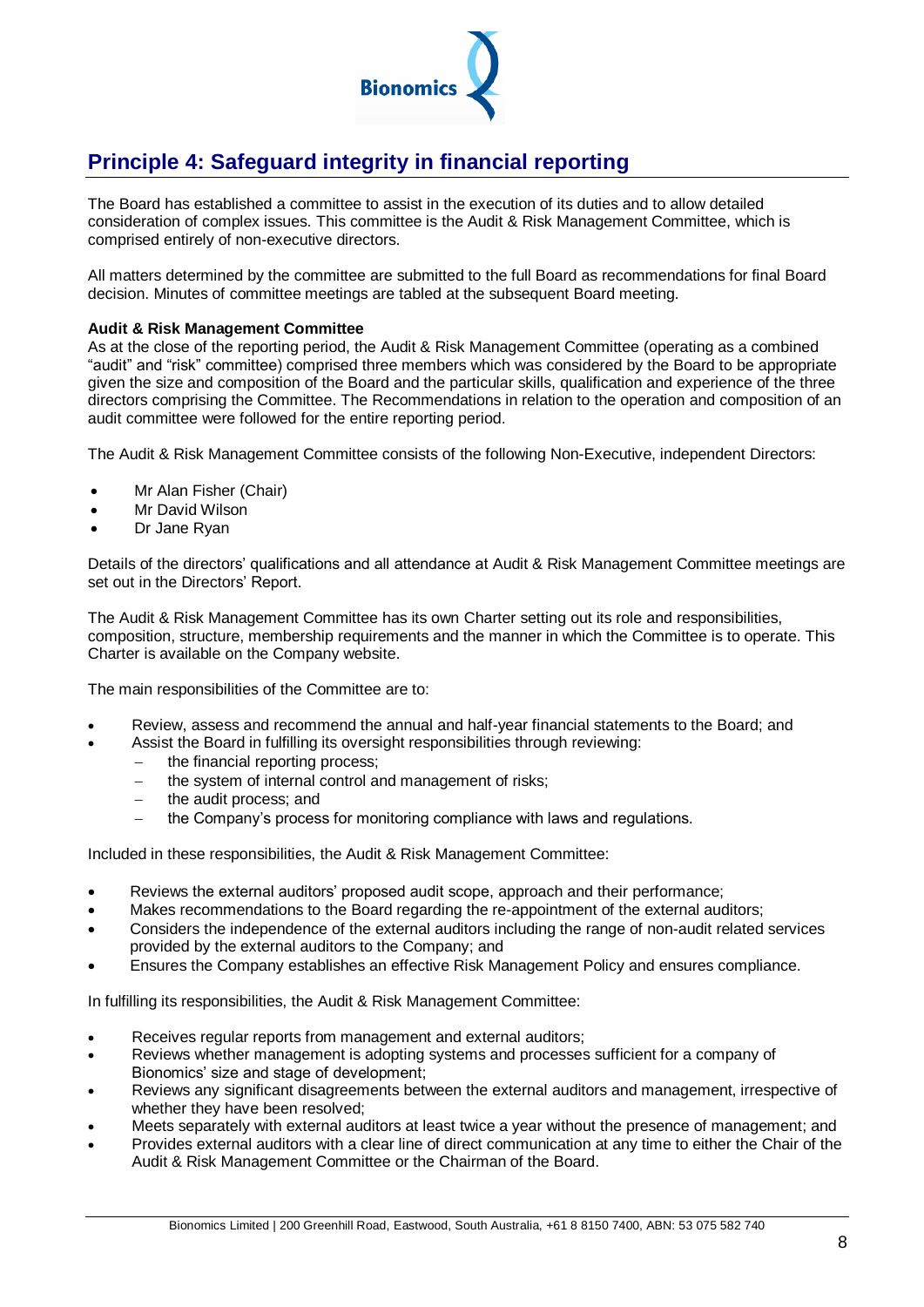

The Audit & Risk Management Committee has authority, within the scope of its responsibilities, to seek any information it requires from any employee or external party and to obtain external legal or other professional advice.

### **External Auditors**

The Board's policy is to appoint external auditors who clearly demonstrate quality and independence. The performance of the external auditor is reviewed annually by the Audit & Risk Management Committee which also makes recommendations to the Board about the appointment of audit services for subsequent periods, taking into consideration assessment of performance, existing value and costs.

Ernst and Young were appointed as external auditor in early 2021.

An analysis of fees paid to the external auditors, is provided in Note 26 to the financial statements. It is the policy of the external auditors to provide an annual declaration of their independence to both the Audit & Risk Management Committee and the Board.

The external auditor is requested to attend the Annual General Meeting (AGM) and be available to answer shareholder questions about the conduct of the audit and the preparation and content of the audit report.

### **Corporate Reporting**

For each of the half-year and full-year results, the Chief Executive Officer and Managing Director or Executive Chairman (as applicable) and Chief Financial Officer are required to make the following certifications to the Board:

- That the Company's financial statements are complete and present a true and fair view, in all material respects, of the financial condition and operational results of the Company and are in accordance with relevant accounting standards; and
- That the above statement is founded on a sound system of risk management and internal compliance and control which implements the policies adopted by the Board and that the Company's risk management and internal compliance and control are operating efficiently and effectively in all material respects.

In addition, quarterly cash flow reports prepared by management are reviewed by the Board or the Chair of the Audit & Risk Management Committee prior to lodgement with the ASX Market Announcements Platform.

# **Principle 5: Make timely and balanced disclosures**

# **Continuous Disclosure Policy**

The Company has written policies and procedures that focus on continuous disclosure of any information concerning the Company that a reasonable person would expect to have a material effect on the price of the Company's securities. These policies and procedures also include the arrangements the Company has in place to promote communication with shareholders and encourage effective participation at AGMs. These policies and procedures are available on the Company's website.

The Chief Executive Officer and Managing Director or Executive Chairman (as applicable) and/or the Company Secretary have been nominated as the persons responsible for communications with the ASX. This role includes responsibility for ensuring compliance with the continuous disclosure requirements in the ASX Listing Rules and overseeing and co-ordinating information disclosure to the ASX, analysts, brokers, shareholders, the media and the public.

The Chief Executive Officer and Managing Director (CEO) or Executive Chairman (as applicable) is responsible for making the decision as to whether any information is considered Material Information and therefore should be disclosed to the ASX.

All board members receive copies of all material market announcements promptly after they have been made and posted on the Company's website as soon as practical after disclosure to the ASX.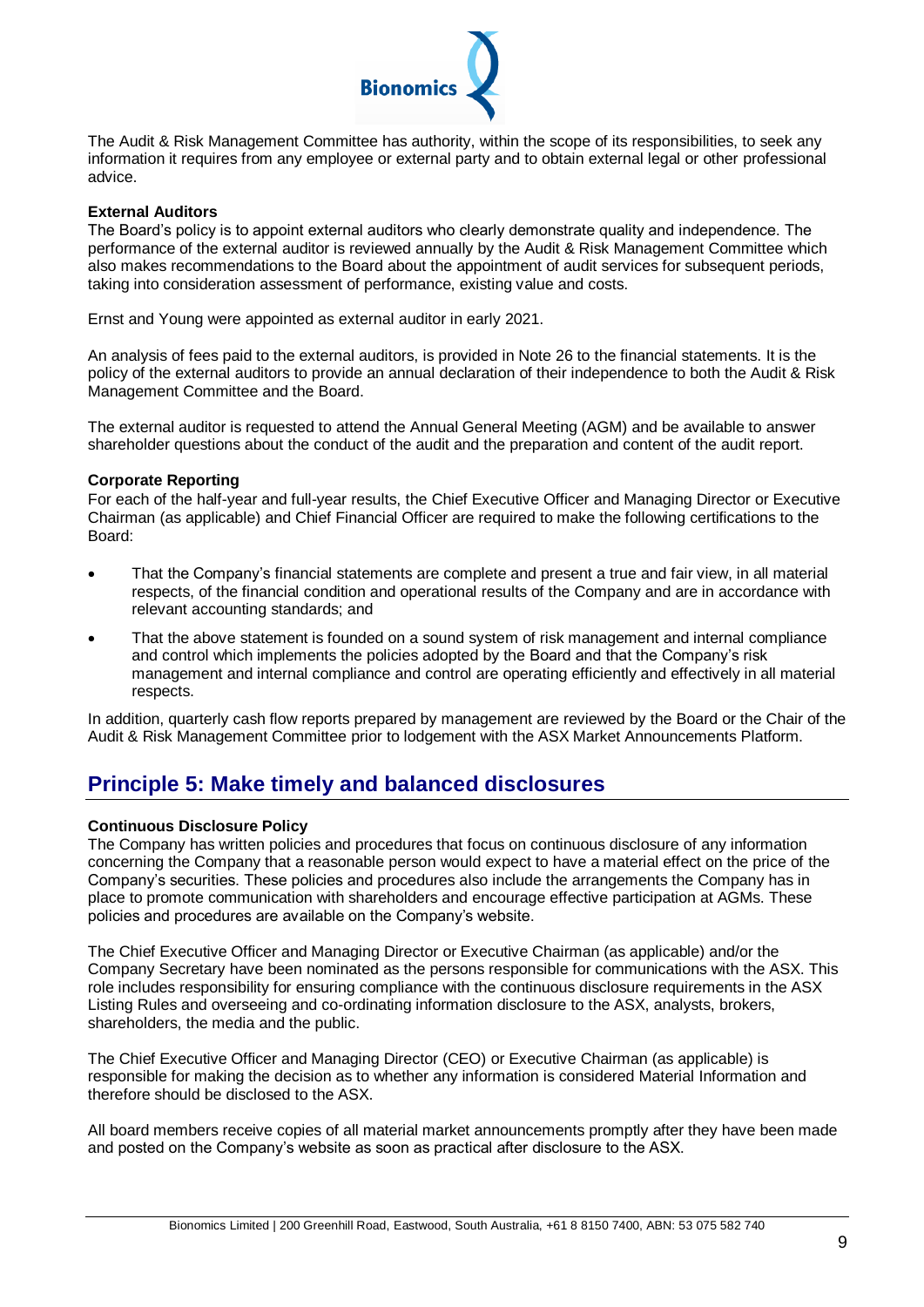

New and substantive investor presentations are released on the ASX Market Announcements Platform ahead of the presentation. Procedures have also been established for reviewing whether any price sensitive information has been inadvertently disclosed, and if so, this information is also immediately released to the market.

A copy of the Company's Disclosure Policy is available on the Company Website.

# **Principle 6: Respect the rights of shareholders**

### **Shareholder Communication and Investor relations**

Information about the Company and its governance is available under the "About" section on the Company's website.

The Company communicates with shareholders and related stakeholders through various means. All shareholders are entitled to receive a copy of the Company's Annual Report and have an opportunity to raise questions about the Company's performance at the AGM. In addition, the Company seeks to provide opportunities for shareholders to participate through electronic means. Initiatives to facilitate this include making all Company announcements, details of Company meetings, press releases for the last three years and Annual Reports available on the Company's website.

Shareholders may opt to receive newsletters and announcements from the Company by email and voting papers associated with the Company's AGM electronically (by email and online) from the Company's share registry, Computershare.

The website also includes a feedback and information request mechanism for investors and shareholders via the Contact Us page of the website.

At the AGM and any Extraordinary General Meeting, all substantive resolutions are decided by a poll rather than by a show of hands, in accordance with the Recommendations to ensure "one share one vote" and avoid any ambiguity that might arise through a show of hands. In this way the true will of shareholders attending and voting at the meeting is ascertained, whether they attend in person, electronically or by proxy or other representative.

# **Principle 7: Recognise and manage risk**

The Board, through the Audit & Risk Management Committee is responsible for ensuring there are adequate policies in relation to risk management, compliance and internal control systems (see also commentary under Principle 4 "Audit & Risk Management Committee"). In summary, Company policies are designed to ensure significant strategic, operational, legal, reputational and financial risks are identified, assessed and effectively monitored and managed in a manner sufficient for a company of Bionomics' size and stage of development to enable achievement of the Company's business strategy and objectives.

The Company's risk management policies are managed by the Key Management Personnel and other senior staff. The policies are reviewed by the Audit & Risk Management Committee according to a timetable of assessment and review proposed by that Committee and approved by the Board. A review of the Company's risk management framework did not take place during the reporting period given the focus on recapitalising the Company and the ongoing process to monetise the Company's assets, but the Audit & Risk Management Committee and the Board considers that the Company's risk management framework continues to be sound.

The Company does not have an internal audit function given the size of the Company. The Audit & Risk Management Committee gains sufficient assurance from management undertaking ongoing evaluation of the Company's internal control and risk management processes, and from work, health, safety & environmental management reporting.

# **Environmental, Work Health and Safety Policies**

The Company recognises the importance of work, health and safety (WHS) and is committed to the highest levels of performance. To help meet this objective, policies have been established to facilitate the systematic